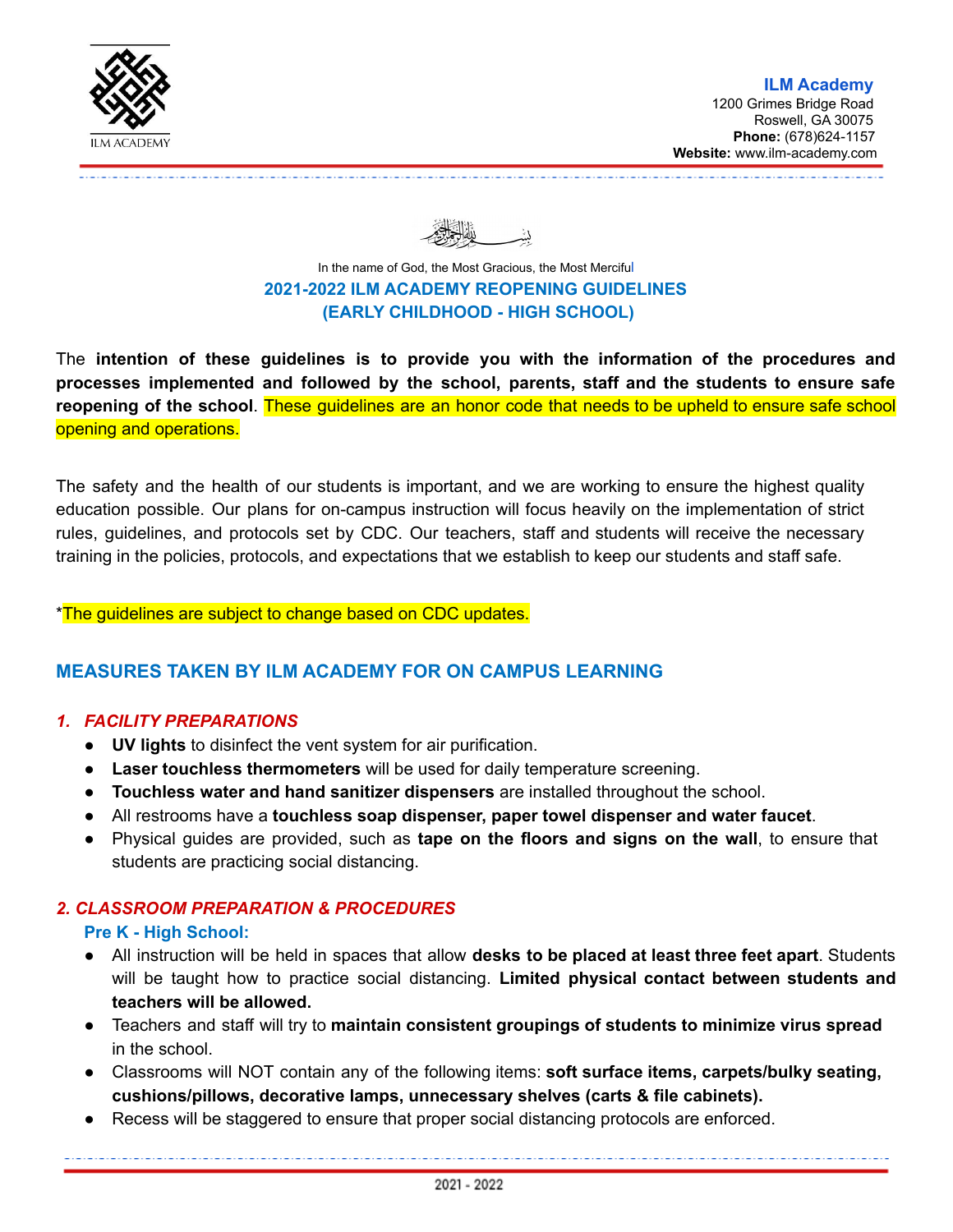

#### **Montessori:**

- Students will be taught to practice social distancing. Students will be **required to keep their face-shields/mask on at all times.**
- Students will have **access to the sanitized, disinfected material all the time**. Once a student uses a Montessori material, another student **will not use it until it is disinfected with 350-370ºF pressured steam cleaner.**
- Teachers and staff will try to **maintain consistent groupings of students to minimize virus spread** in the school.
- Recess will be staggered to ensure that proper social distancing protocols are enforced.

## *3. CLEANING AND DISINFECTING*

● The school will implement **more frequent cleaning and disinfecting practices**, especially of the surfaces and objects that are frequently touched both during the school day and after school such as printers, keyboards, desks, remote controls, doorknobs, light switches, countertops, chairs, and all restrooms.

# **GUIDELINES TO BE FOLLOWED BY THE PARENT/STUDENTS**

Parents/students must read and acknowledge each item mentioned below:

# **PREVENTATIVE HEALTH MEASURES**

#### *HEALTH AND HYGIENE PRACTICES*

- ❏ **Parents/guardians MUST inform the administration in case anyone in the students' household is exposed or tests positive to COVID.**
- ❏ Parents/guardians will take their **child's temperature daily before coming to school**.
- ❏ ILM Academy will require **all parents/guardians to keep their children home when they are sick**.
- ❏ ILM Academy will **screen all the students, staff, and visitors upon arrival at school**. **Signing in and out procedures will be enforced** for all staff and visitors.
- ❏ **Any student who has a fever of 100.4 degrees Fahrenheit (38.0 degrees Celsius) or above or other signs of illness will not be admitted to the school facility.**
- ❏ **Parents/guardians will not be permitted to enter the school** during the school hours without appointment. Parents/guardians will contact the school by phone or email at administration@ilm-academy.com.
- ❏ **In case of emergency or in person teacher conferences parents/guardians will follow the preventive measures and safety requirements** of the school.
- ❏ **All students in PreK - KG, Montessori and Grades 1 & up, must wear a face mask** on the school premises. Due to health reasons, if any student is unable to follow this guideline, **the parent must**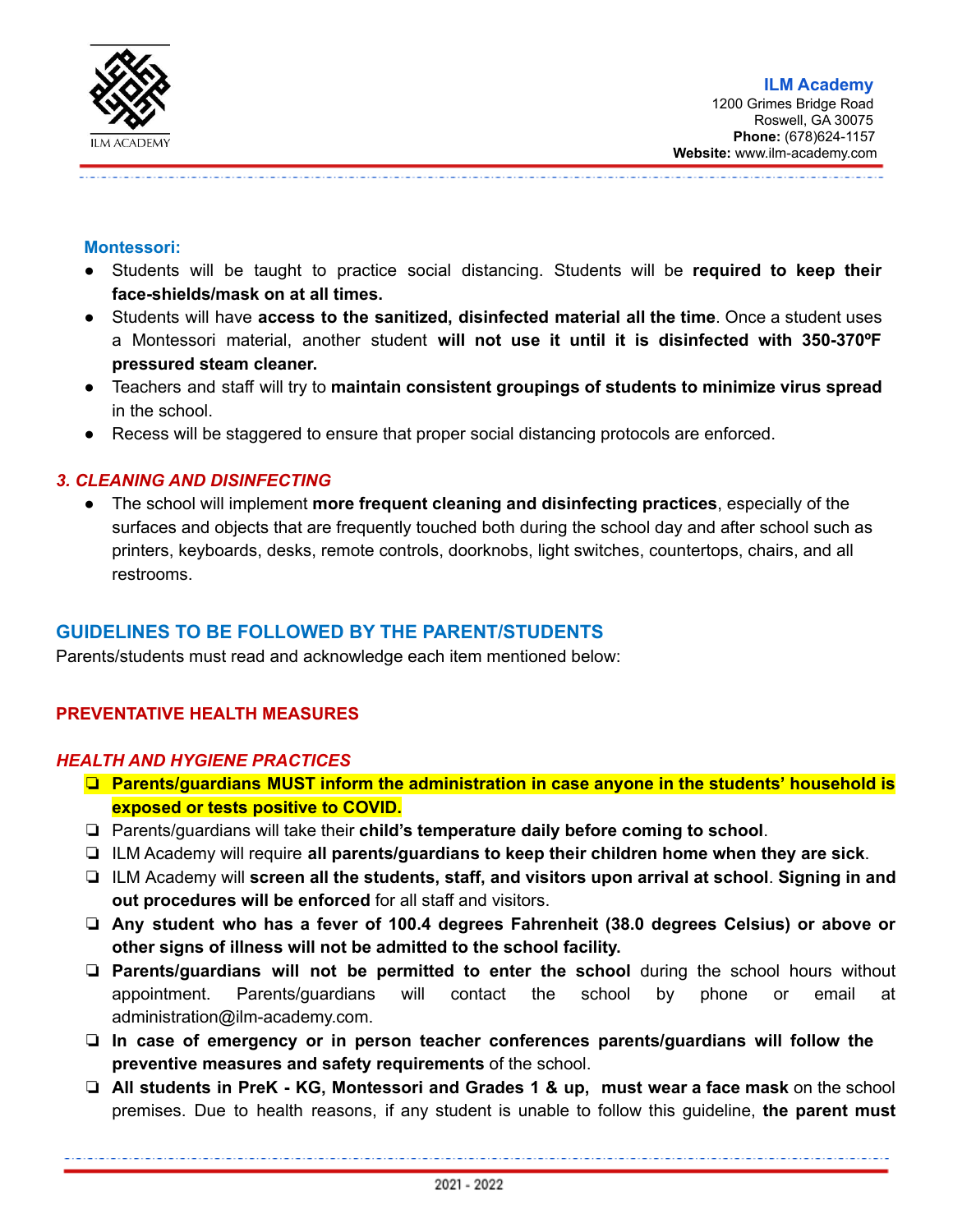

**inform the administration before the start of the on campus learning**. **Hijab cannot be used as a mask according to the CDC guidelines.**

❏ Students will **be required to bring their own water bottles which can be refilled at school from touchless water dispensers**.

# *SOCIAL DISTANCING STRATEGIES*

#### **ON CAMPUS**

- ❏ **ILM Academy will enforce social distancing rules and guidelines for all the students**.
- ❏ All students **will be given a personal prayer mat to perform the prayer**. Social distancing will be enforced during the prayer time.
- ❏ In heavy traffic areas, such as the Multipurpose room and hallways, students will be reminded to follow social distancing through stickers, markers, and verbal cues.

#### **OFF CAMPUS**

- ❏ **Parents/Students/Teachers/Staff will limit the risk of COVID-19 transmission by following the guidelines below.**
	- a. They **will commit to follow the CDC guidelines of social distancing and wearing masks to ensure everyone's safety and minimize the risk of spreading the virus** within the school.
	- b. They **will restrict participating in large gatherings, and only have face to face interaction with individuals who practice social-distancing procedures and wear masks.**

# *TRAVELING BY AIR DURING ON CAMPUS LEARNING*

- ❏ Parents/Students/Teachers/Staff traveling out of the city/state/country **must inform the administration about their travel plans**.
- ❏ **Vaccinated** Parents/Students/Teachers/Staff traveling by air out of city/state/country need to show proof of a negative Covid test result (taken 3-5 days after travel) before they can **come back on the campus.**
- ❏ **Unvaccinated** Parents/Students/Teachers/Staff traveling by air out of city/state/country **will follow the quarantine protocol for 7 days before coming back on campus with proof of a negative COVID test (taken 5-7 days after travel) or 10 days without a COVID test.**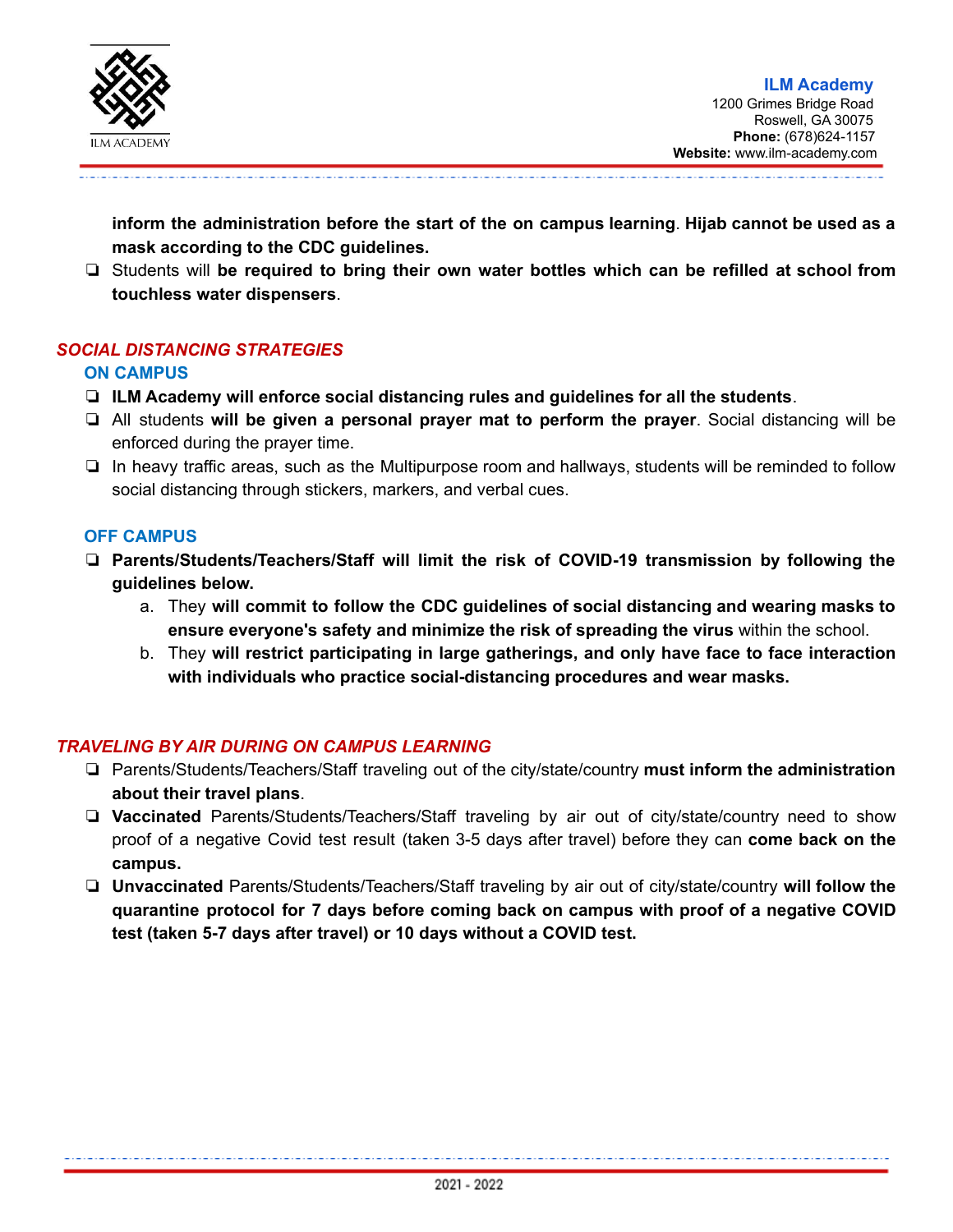

# *ISOLATING A SICK CHILD*

- ❏ Any student who is constantly sneezing, coughing, has a fever or is showing any visible signs of being sick **will be taken to the sick room and the parent will be called to take the student home.**
- ❏ The school CAN request a negative COVID test result for the student to resume classes on campus or a doctor's note explaining the student's symptoms**.**
- ❏ **Strict confidentiality will be maintained** for any individual who will be isolated.

## *POSITIVE CASES IN STUDENTS SHOWING COVID-19 SYMPTOMS*

❏ Identification of a positive COVID - 19 cases amongst the students, teachers or staff **may necessitate closing only a single classroom or multiple classes or even the entire school for 2 - 10 days** depending upon the extent of the exposure.

*THESE GUIDELINES ARE CONSTANTLY BEING UPDATED AND WILL BE SHARED WITH PARENTS REGULARLY. (please see highlighted portions for updated guidelines)*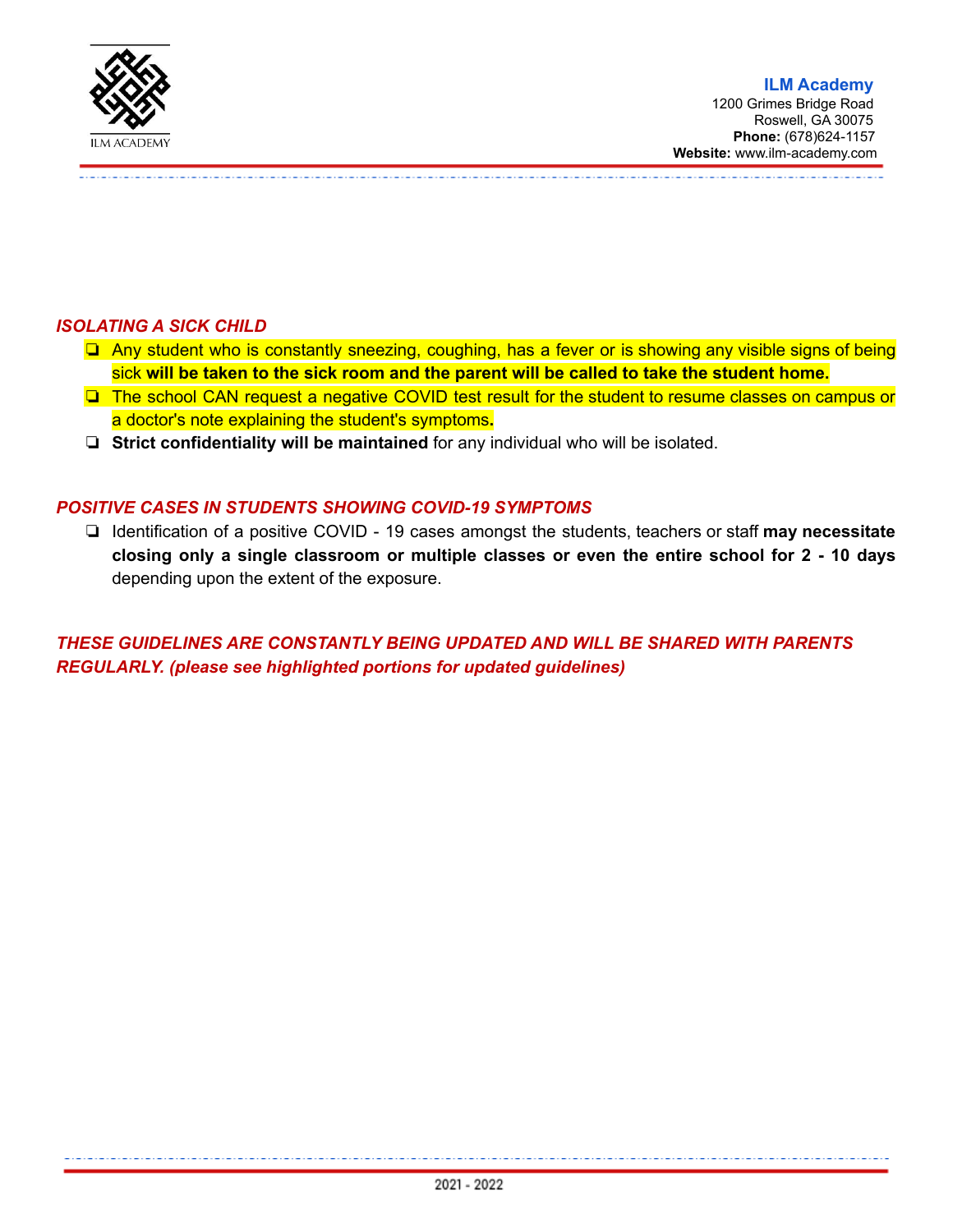

1200 Grimes Bridge Road Roswell, GA 30075 **Phone:** (678)624-1157 **Website:** www.ilm-academy.com

# WHAT TO DO IF A STUDENT BECOMES SICK AT SCHOOL OR REPORTS A NEW COVID-19 DIAGNOSIS\*



The flowchart above has been obtained from: https://www.cdc.gov/coronavirus/2019-ncov/community/schools-childcare/student-becomes-sick-diagnosis-flowchart.html



# *RETURNING TO SCHOOL FOR STUDENT EXPOSED TO SYMPTOMS OF COVID-19:*

- ❏ Students who are considered to have regular or close contact with someone who may have been exposed to COVID-19 **must stay at home for 7 days**.
- ❏ Students experiencing COVID-19 symptoms or are exposed to someone experiencing COVID- 19 symptoms (listed below) **must self-isolate until all three of the following criteria are met**:
	- a. At least three days (72 hours) have passed since the recovery (**3 days with no fever without the use of fever-reducing medications);**
	- b. The individual has **improvement in symptoms** (e.g., cough, shortness of breath/ respiratory symptoms has improved);

c. At least **ten days have passed since symptoms first appeared or a doctor's note of complete recovery.**